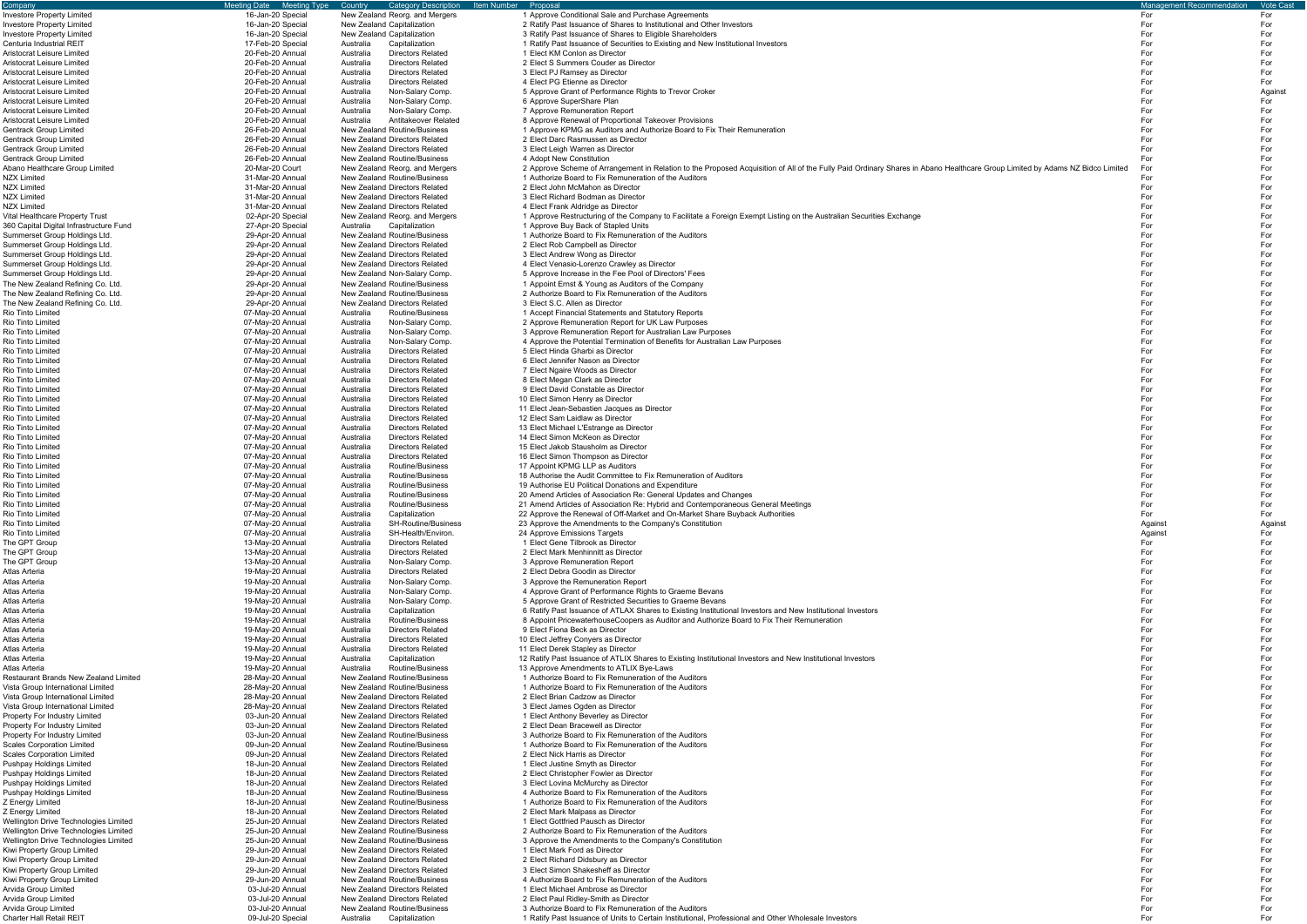| oodman Property TrustیGoodman                                                         | 22-Jul-20 Annua                      | New Zealand Directors Related                                 | 1 Elect Susan Paterson as Director of the Manade                                                                                | For        | For           |
|---------------------------------------------------------------------------------------|--------------------------------------|---------------------------------------------------------------|---------------------------------------------------------------------------------------------------------------------------------|------------|---------------|
| <b>Trustpower Limited</b>                                                             | 24-Jul-20 Annual                     | New Zealand Routine/Business                                  | 1 Authorize Board to Fix Remuneration of the Auditors                                                                           | For        | For           |
| <b>Trustpower Limited</b>                                                             | 24-Jul-20 Annual                     | New Zealand Directors Related                                 | 2 Elect Paul Ridley-Smith as Director                                                                                           | For        | For           |
| <b>Argosy Property Limited</b>                                                        | 28-Jul-20 Annual                     | New Zealand Directors Related                                 | 1 Elect Rachel Winder as Director                                                                                               | For        | For           |
| Argosy Property Limited                                                               | 28-Jul-20 Annual                     | New Zealand Directors Related                                 | 2 Elect Martin Stearne as Director                                                                                              | For        | For           |
| Argosy Property Limited                                                               | 28-Jul-20 Annual                     | New Zealand Routine/Business                                  | 3 Authorize Board to Fix Remuneration of the Auditors                                                                           | For        | For           |
| Stride Stapled Group                                                                  | 29-Jul-20 Annual                     | New Zealand Routine/Business                                  | 2 Authorize Board to Fix Remuneration of the Auditors                                                                           | For        | For           |
| Stride Stapled Group                                                                  | 29-Jul-20 Annual                     | New Zealand Routine/Business                                  | 4 Authorize Board to Fix Remuneration of the Auditors                                                                           | For        | For           |
| Stride Stapled Group                                                                  | 29-Jul-20 Annual                     | New Zealand Directors Related                                 | 5 Elect Michelle Tierney as Director                                                                                            | For        | For           |
| Stride Stapled Group                                                                  | 29-Jul-20 Annual                     | New Zealand Directors Related                                 | 6 Elect Philip Ling as Director                                                                                                 | For        | For           |
| Macquarie Group Limited                                                               | 30-Jul-20 Annual                     | <b>Directors Related</b><br>Australia                         | 1 Elect Diane J Grady as Director                                                                                               | For        | For           |
| Macquarie Group Limited                                                               | 30-Jul-20 Annual                     | <b>Directors Related</b><br>Australia                         | 2 Elect Nicola M Wakefield Evans as Director                                                                                    | For        | For           |
| Macquarie Group Limited                                                               | 30-Jul-20 Annual                     | SH-Dirs' Related<br>Australia                                 | 3 Elect Stephen Mayne as Director                                                                                               | Against    | Agains        |
| Macquarie Group Limited                                                               | 30-Jul-20 Annual                     | Non-Salary Comp<br>Australia                                  | 4 Approve Remuneration Report                                                                                                   | For        | For           |
| Macquarie Group Limited                                                               | 30-Jul-20 Annual                     | Non-Salary Comp<br>Australia                                  | 5 Approve Participation of Shemara Wikramanayake in the Macquarie Group Employee Retained Equity Plan                           | For        | For           |
| Macquarie Group Limited                                                               | 30-Jul-20 Annual                     | Capitalization<br>Australia                                   | 6 Approve Agreement to Issue MGL Ordinary Shares on Exchange of Macquarie Bank Capital Notes 2                                  | For        | For           |
| Mainfreight Limited                                                                   | 30-Jul-20 Annual                     | New Zealand Directors Related                                 | 1 Elect Bryan Mogridge as Director                                                                                              | For        | Again         |
| Mainfreight Limited                                                                   | 30-Jul-20 Annual                     | New Zealand Routine/Business                                  | 2 Authorize Board to Fix Remuneration of the Auditors                                                                           | For        | For           |
| Pacific Edge Limited                                                                  | 05-Aug-20 Annual                     | New Zealand Directors Related                                 | 1 Elect Bryan Williams as Director                                                                                              | For        | For           |
| Pacific Edge Limited                                                                  | 05-Aug-20 Annual                     | New Zealand Directors Related                                 | 2 Elect David Darling as Director                                                                                               | For        | For           |
| Pacific Edge Limited                                                                  | 05-Aug-20 Annual                     | New Zealand Routine/Business                                  | 3 Authorize Board to Fix Remuneration of the Auditors                                                                           | For        | For           |
| Ryman Healthcare Limited                                                              | 13-Aug-20 Annual                     | New Zealand Directors Related                                 | 1 Elect Paula Jeffs as Director                                                                                                 | For        | For           |
| Ryman Healthcare Limited                                                              | 13-Aug-20 Annual                     | New Zealand Directors Related                                 | 2 Elect Claire Higgins as Director                                                                                              | For        | For           |
| Ryman Healthcare Limited                                                              | 13-Aug-20 Annual                     | <b>New Zealand Routine/Business</b>                           | 3 Authorize Board to Fix Remuneration of the Auditors                                                                           | For        | For           |
| Ryman Healthcare Limited                                                              | 13-Aug-20 Annual                     | New Zealand Non-Salary Comp.                                  | 4 Approve the Increase in Maximum Aggregate Remuneration of Directors                                                           | For        | For           |
| Xero Limited                                                                          | 13-Aug-20 Annual                     | New Zealand Routine/Business                                  | 1 Authorize Board to Fix Remuneration of the Auditors                                                                           | For        | For           |
| Xero Limited                                                                          | 13-Aug-20 Annual                     | New Zealand Directors Related                                 | 2 Elect Lee Hatton as Director                                                                                                  | For        | For           |
|                                                                                       |                                      | New Zealand Directors Related                                 |                                                                                                                                 | For        |               |
| Xero Limited                                                                          | 13-Aug-20 Annual                     |                                                               | 3 Elect Rod Drury as Director                                                                                                   |            | For           |
| Xero Limited                                                                          | 13-Aug-20 Annual                     | New Zealand Directors Related                                 | 4 Elect Mark Cross as Director                                                                                                  | For        | For           |
| Volpara Health Technologies Limited                                                   | 19-Aug-20 Annual                     | New Zealand Directors Related                                 | 1 Elect John Diddams as Director                                                                                                | For        | For           |
| Volpara Health Technologies Limited                                                   | 19-Aug-20 Annual                     | New Zealand Directors Related                                 | 2 Elect Roger Allen as Director                                                                                                 | For        | For           |
| Volpara Health Technologies Limited                                                   | 19-Aug-20 Annual                     | New Zealand Directors Related                                 | 3 Elect Karin Lindgren as Director                                                                                              | For        | For           |
| Volpara Health Technologies Limited                                                   | 19-Aug-20 Annual                     | New Zealand Non-Salary Comp.                                  | 4 Approve Grant of Options to Karin Lindgren                                                                                    | For        | Agains        |
| Volpara Health Technologies Limited                                                   | 19-Aug-20 Annual                     | New Zealand Non-Salary Comp.                                  | 5 Approve Grant of Options to Ralph Highnam                                                                                     | For        | For           |
| Volpara Health Technologies Limited                                                   | 19-Aug-20 Annual                     | New Zealand Non-Salary Comp.                                  | 6 Approve Amendment to the Terms of Grant of Options to Mark Koeniguer                                                          | For        | Agains        |
| Volpara Health Technologies Limited                                                   | 19-Aug-20 Annual                     | New Zealand Non-Salary Comp.                                  | 7 Approve Amendment to the Terms of Grant of Options to Lyn Swinburne                                                           | For        | Agains        |
| Volpara Health Technologies Limited                                                   | 19-Aug-20 Annual                     | New Zealand Capitalization                                    | 8 Ratify Past Issuance of Placement Shares to Institutional Investors                                                           | For        | For           |
| Volpara Health Technologies Limited                                                   | 19-Aug-20 Annual                     | New Zealand Routine/Business                                  | 9 Authorize Board to Fix Remuneration of the Auditors                                                                           | For        | For           |
| Serko Ltd.                                                                            | 19-Aug-20 Annual                     | New Zealand Routine/Business                                  | 1 Authorize Board to Fix Remuneration of the Auditors                                                                           | For        | For           |
| Serko Ltd.                                                                            | 19-Aug-20 Annual                     | New Zealand Directors Related                                 | 2 Elect Claudia Batten as Director                                                                                              | For        | For           |
| Infratil Ltd.                                                                         | 20-Aug-20 Annual                     | New Zealand Directors Related                                 | 1 Elect Marko Bogoievski as Director                                                                                            | For        | For           |
| Infratil Ltd.                                                                         | 20-Aug-20 Annual                     | New Zealand Directors Related                                 | 2 Elect Peter Springford as Director                                                                                            | For        | For           |
| Infratil Ltd.                                                                         | 20-Aug-20 Annual                     | New Zealand Non-Salary Comp.                                  | 3 Approve Payment of Incentive Fee by Share Issue (Scrip Option) to Morrison & Co Infrastructure Management Limited             | For        | For           |
| Infratil Ltd.                                                                         | 20-Aug-20 Annual                     | New Zealand Routine/Business                                  | 4 Authorize Board to Fix Remuneration of the Auditors                                                                           | For        | For           |
| Fisher & Paykel Healthcare Corporation Limited                                        | 21-Aug-20 Annual                     | New Zealand Directors Related                                 | 1 Elect Pip Greenwood as Director                                                                                               | For        | For           |
| Fisher & Paykel Healthcare Corporation Limited                                        | 21-Aug-20 Annual                     | New Zealand Directors Related                                 | 2 Elect Geraldine McBride as Director                                                                                           | For        | For           |
| Fisher & Paykel Healthcare Corporation Limited                                        | 21-Aug-20 Annual                     | <b>New Zealand Routine/Business</b>                           | 3 Authorize Board to Fix Remuneration of the Auditors                                                                           | For        | For           |
| Fisher & Paykel Healthcare Corporation Limited                                        | 21-Aug-20 Annual                     | New Zealand Non-Salary Comp.                                  | 4 Approve the Increase in Maximum Aggregate Remuneration of Non-Executive Directors                                             | For        | Agains        |
| Fisher & Paykel Healthcare Corporation Limited                                        | 21-Aug-20 Annual                     | New Zealand Non-Salary Comp.                                  | 5 Approve Issuance of Performance Share Rights to Lewis Gradon                                                                  | For        | For           |
| Fisher & Paykel Healthcare Corporation Limited                                        | 21-Aug-20 Annual                     | New Zealand Non-Salary Comp.                                  | 6 Approve Issuance of Options to Lewis Gradon                                                                                   | For        | For           |
| Fisher & Paykel Healthcare Corporation Limited                                        | 21-Aug-20 Annual                     | New Zealand Non-Salary Comp.                                  | 7 Approve 2019 Performance Share Rights Plan Rules - North American Plan and 2019 Share Option Plan Rules - North American Plan | For        | For           |
| Centuria Industrial REIT                                                              | 24-Aug-20 Special                    | Australia Capitalization                                      | 1 Ratify Past Issuance of Securities to Existing and New Institutional Investors                                                | For        | For           |
| Centuria Industrial REIT                                                              | 24-Aug-20 Special                    | Routine/Business<br>Australia                                 | 2 Approve the Amendments to the CIP's Constitution                                                                              | For        | For           |
| Home Consortium Ltd.                                                                  | 01-Sep-20 Special                    | Reorg. and Mergers<br>Australia                               | 1 Approve Acquisition and Lease of the Property of Aurrum Pty Ltd                                                               | For        | For           |
| Home Consortium Ltd.                                                                  | 01-Sep-20 Special                    | Australia<br>Reorg. and Mergers                               | 2 Approve Issuance of Consideration Securities to Aurrum Pty Ltd                                                                | For        | For           |
|                                                                                       |                                      |                                                               | 3 Ratify Past Issuance of Placement Securities to Qualified Professional, Sophisticated and Institutional Investors             | For        | For           |
| Home Consortium Ltd.                                                                  | 01-Sep-20 Special                    | Capitalization<br>Australia                                   |                                                                                                                                 |            |               |
| <b>AFT Pharmaceuticals Limited</b>                                                    | 08-Sep-20 Annual                     | New Zealand Routine/Business                                  | 1 Authorize Board to Fix Remuneration of the Auditors                                                                           | For        | For           |
| <b>AFT Pharmaceuticals Limited</b>                                                    | 08-Sep-20 Annual                     | New Zealand Directors Related                                 | 2 Elect Marree Atkinson as Director                                                                                             | For        | For           |
| <b>Investore Property Limited</b>                                                     | 09-Sep-20 Annual                     | New Zealand Routine/Business                                  | 1 Authorize Board to Fix Remuneration of the Auditors                                                                           | For        | For           |
| <b>Investore Property Limited</b>                                                     | 09-Sep-20 Annual                     | New Zealand Directors Related                                 | 2 Elect Adrian Walker as Director                                                                                               | For        | For           |
| <b>Investore Property Limited</b>                                                     | 09-Sep-20 Annual                     | New Zealand Capitalization                                    | 3 Ratify Past Issuance of Shares to Institutional and Other Investors                                                           | For        | For           |
| Mercury NZ Limited                                                                    | 24-Sep-20 Annual                     | New Zealand Directors Related                                 | 1 Elect Hannah Hamling as Director                                                                                              | For        | For           |
| Mercury NZ Limited                                                                    | 24-Sep-20 Annual                     | New Zealand Directors Related                                 | 2 Elect Andy Lark as Director                                                                                                   | For        | For           |
| Mercury NZ Limited                                                                    | 24-Sep-20 Annual                     | New Zealand Directors Related                                 | 3 Elect Scott St John as Director                                                                                               | For        | For           |
| Mercury NZ Limited                                                                    | 24-Sep-20 Annual                     | New Zealand Directors Related                                 | 4 Elect Patrick Strange as Director                                                                                             | For        | For           |
| Oceania Healthcare Limited                                                            | 24-Sep-20 Annual                     | New Zealand Directors Related                                 | 1 Elect Elizabeth Coutts as Director                                                                                            | For        | Again         |
| Oceania Healthcare Limited                                                            | 24-Sep-20 Annual                     | New Zealand Routine/Business                                  | 2 Authorize Board to Fix Remuneration of the Auditors                                                                           | For        | For           |
| Vector Limited                                                                        | 25-Sep-20 Annual                     | New Zealand Routine/Business                                  | 1 Appoint KPMG as Auditor and Authorize the Board to Fix Their Remuneration                                                     | For        | For           |
| Air New Zealand Limited                                                               | 29-Sep-20 Annual                     | New Zealand Directors Related                                 | 1 Elect Linda Jenkinson as Director                                                                                             | For        | For           |
| Air New Zealand Limited                                                               | 29-Sep-20 Annual                     | New Zealand Directors Related                                 | 2 Elect Laurissa Cooney as Director                                                                                             | For        | For           |
| Air New Zealand Limited                                                               | 29-Sep-20 Annual                     | New Zealand Directors Related                                 | 3 Elect Dean Bracewell as Director                                                                                              | For        | For           |
| Air New Zealand Limited                                                               | 29-Sep-20 Annual                     | New Zealand Directors Related                                 | 4 Elect Larry De Shon as Director                                                                                               | For        | For           |
| Asset Plus Limited                                                                    | 29-Sep-20 Special                    | New Zealand Reorg. and Mergers                                | 1 Approve Munroe Lane Development                                                                                               | For        | For           |
| Asset Plus Limited                                                                    | 29-Sep-20 Special                    | New Zealand Capitalization                                    | 2 Ratify Past Issuance of Placement Shares to Institutional Investors and Other Investors                                       | For        | For           |
| Genesis Energy Limited                                                                | 30-Sep-20 Annual                     | New Zealand Directors Related                                 | 1 Elect Doug McKay as Director                                                                                                  | For        | For           |
| Meridian Energy Limited                                                               | 01-Oct-20 Annual                     | New Zealand Directors Related                                 | 1 Elect Mark Verbiest as Director                                                                                               | For        | For           |
| Metlifecare Limited                                                                   | 02-Oct-20 Court                      | New Zealand Reorg. and Mergers                                | 2 Approve Scheme of Arrangement in Relation to the Proposed Acquisition of the Company by Asia Pacific Village Group Limited    | For        | Agains        |
| Transurban Group Ltd.                                                                 | 08-Oct-20 Annual                     | <b>Directors Related</b><br>Australia                         | 2 Elect Terence Bowen as Director                                                                                               | For        | For           |
| Transurban Group Ltd.                                                                 | 08-Oct-20 Annual                     | <b>Directors Related</b><br>Australia                         | 3 Elect Neil Chatfield as Director                                                                                              | For        | For           |
| Transurban Group Ltd.                                                                 | 08-Oct-20 Annual                     | <b>Directors Related</b><br>Australia                         | 4 Elect Jane Wilson as Director                                                                                                 | For        | For           |
| Transurban Group Ltd.                                                                 | 08-Oct-20 Annual                     | Non-Salary Comp<br>Australia                                  | 5 Approve Remuneration Report                                                                                                   | For        | For           |
| Transurban Group Ltd.                                                                 | 08-Oct-20 Annual                     |                                                               |                                                                                                                                 | For        | For           |
|                                                                                       | 13-Oct-20 Annual                     | Non-Salary Comp<br>Australia                                  | 7 Approve Grant of Performance Awards to Scott Charlton                                                                         |            |               |
| SKY Network Television Limited                                                        |                                      | New Zealand Routine/Business                                  | 1 Authorize Board to Fix Remuneration of the Auditors                                                                           | For        | For           |
| SKY Network Television Limited                                                        | 13-Oct-20 Annual                     | New Zealand Directors Related                                 | 2 Elect Keith Smith as Director                                                                                                 | For        | For           |
| SKY Network Television Limited                                                        | 13-Oct-20 Annual                     | New Zealand Directors Related                                 | 3 Elect Mike Darcey as Director                                                                                                 | For        | For           |
| <b>EBOS Group Limited</b>                                                             | 13-Oct-20 Annual                     | New Zealand Directors Related                                 | 1 Elect Nicholas Dowling as Director                                                                                            | For        | For           |
| EBOS Group Limited                                                                    | 13-Oct-20 Annual                     | New Zealand Directors Related                                 | 2 Elect Sarah Ottrey as Director                                                                                                | For        | For           |
|                                                                                       |                                      |                                                               | 3 Elect Stuart McGregor as Director                                                                                             | For        | For           |
|                                                                                       | 13-Oct-20 Annual                     | New Zealand Directors Related                                 |                                                                                                                                 |            |               |
|                                                                                       | 13-Oct-20 Annual                     | New Zealand Routine/Business                                  | 4 Authorize Board to Fix Remuneration of the Auditors                                                                           | For        | For           |
|                                                                                       | 14-Oct-20 Annual                     | Australia<br><b>Directors Related</b>                         | 1 Elect Bruce Brook as Director                                                                                                 | For        | For           |
|                                                                                       | 14-Oct-20 Annual                     | <b>Directors Related</b><br>Australia                         | 2 Elect Carolyn Hewson as Director                                                                                              | For        | For           |
| EBOS Group Limited<br>EBOS Group Limited<br>CSL Limited<br>CSL Limited<br>CSL Limited | 14-Oct-20 Annual                     | <b>Directors Related</b><br>Australia                         | 3 Elect Pascal Soriot as Director                                                                                               | For        | For           |
| CSL Limited                                                                           | 14-Oct-20 Annual                     | Non-Salary Comp<br>Australia                                  | 4 Approve Remuneration Report                                                                                                   | For        | For           |
| CSL Limited<br><b>SKYCITY Entertainment Group Limited</b>                             | 14-Oct-20 Annual<br>16-Oct-20 Annual | Non-Salary Comp<br>Australia<br>New Zealand Directors Related | 5 Approve Grant of Performance Share Units to Paul Perreault<br>1 Elect Rob Campbell as Director                                | For<br>For | Agains<br>For |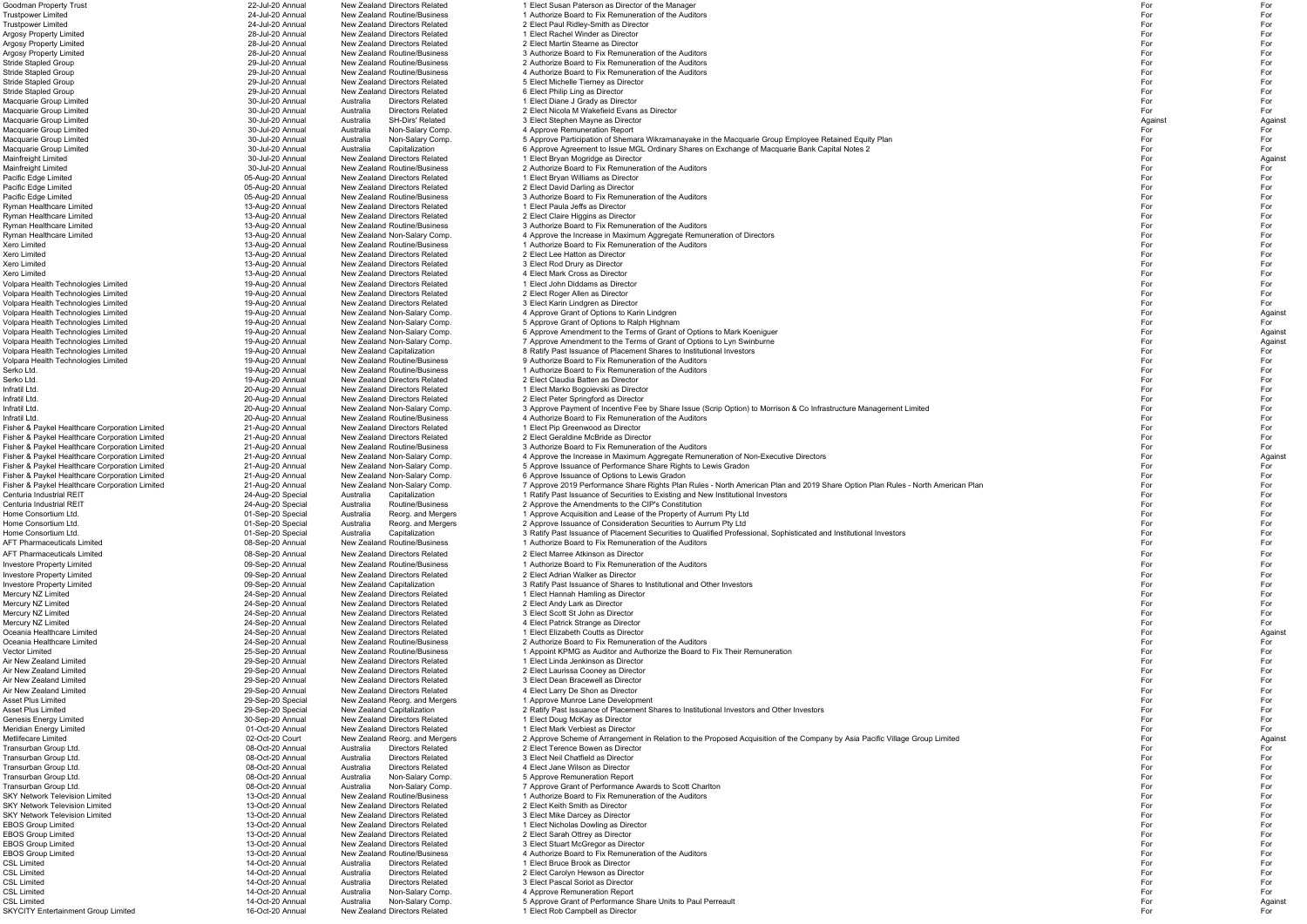IDP Education Limited 20-Oct-20 Annual Australia Directors Related 2 Elect Ariane Barker as DirectorPort of Tauranga Limited **30-Oct-20** Annual New Zealand Directors Related 2 Elect Douglas William Leeder as Director Chorus Ltd. 06-Nov-20 Annual New Zealand Directors Related 1 Elect Prue Flacks as DirectorChorus Ltd. 2008 Chorus Ltd. 06-Nov-20 Annual New Zealand Directors Related 2 Elect Jack Matthews as Director iShares IV plc - iShares MSCI EMU ESG Screened UCITS ETF 13-Nov-20 Annual Ireland iShares IV plc - iShares MSCI EMU ESG Screened UCITS ETF 13-Nov-20 Annual Ireland iShares IV plc - iShares MSCI EMU ESG Screened UCITS ETF 13-Nov-20 Annual Ireland Directors Related 10 Re-elect Teresa O'Flynn as Director NextDC Ltd. 13-Nov-20 Annual Australia Directors Related 2 Elect Stuart Davis as Director

Afterpay Limited 17-Nov-20 Annual Australia Non-Salary Comp. 9 Approve Grant of Options to Anthony Eisen For For

SKYCITY Entertainment Group Limited 16-Oct-20 Annual New Zealand Directors Related 2 Elect Sue Suckling as Director For For SKYCITY Entertainment Group Limited 16-Oct-20 Annual New Zealand Directors Related 3 Elect Jennifer Owen as Director<br>16-Oct-20 Annual New Zealand Directors Related 4 Elect Murray Jordan as Director For For For For For For SKYCITY Entertainment Group Limited 16-Oct-20 Annual New Zealand Directors Related 4 Elect Murray Jordan as Director For For SKYCITY Entertainment Group Limited 16-Oct-20 Annual New Zealand Routine/Business 5 Authorize Board to Fix Remuneration of the Auditors For For IDP Education Limited 20-Oct-20 Annual Australia Directors Related 1 Elect David Battersby as Director For For r and the contract of the contract of the contract of the contract of the contract of the contract of the contract of the contract of the contract of the contract of the contract of the contract of the contract of the cont IDP Education Limited 20-Oct-20 Annual Australia Non-Salary Comp. 3 Approve Remuneration Report For For APA Group 22-Oct-20 Annual Australia Non-Salary Comp. 1 Approve Remuneration Report For For For For For For For APA Group 22-Oct-20 Annual Australia Directors Related 2 Elect Peter Wasow as Director For For For For For For APA Group 22-Oct-20 Annual Australia Directors Related 3 Elect Shirley In't Veld as Director For For For For For For APA Group 22-Oct-20 Annual Australia Directors Related 4 Elect Rhoda Phillippo as Director For For For For For For APA Group 22-Oct-20 Annual Australia Non-Salary Comp. 5 Approve Grant of Performance Rights to Robert Wheals Trust<br>22-Oct-20 Annual Australia Routine/Business 6 Approve the Amendments to the Constitution of Australian Pipe APA Group 22-Oct-20 Annual Australia Routine/Business 6 Approve the Amendments to the Constitution of Australian Pipeline Trust Formula 22-Oct-20 Annual Australia Routine/Business 6 Approve the Amendments to the Constituti APA Group 22-Oct-20 Annual Australia Routine/Business 7 Approve the Amendments to the Constitution of APT Investment Trust 1999-01-20 Annual Australia SH-Dirs' Related 8 Flect Victoria Walker as Director APA Group 22-Oct-20 Annual Australia SH-Dirs' Related 8 Elect Victoria Walker as Director Against Against Against Against Against Against Against Against Against Against Against Against Against Against Against Against Agai APN Industria REIT 22-Oct-20 Annual/Special Australia Directors Related 1 Elect Michael Johnstone as Director For For APN Industria REIT 22-Oct-20 Annual/Special Australia Directors Related 2 Elect Howard Brenchley as Director For For APN Industria REIT<br>
22-Oct-20 Annual/Special Australia Capitalization 3 Ratify Past Issuance of Fully Paid Stapled Securities to Professional and Sophisticated Investors<br>
For Auckland International Airport Ltd. Auckland International Airport Ltd. 22-Oct-20 Annual New Zealand Directors Related 1 Elect Julia Hoare as Director For For Auckland International Airport Ltd. 22 Oct-20 Annual Mew Zealand Routine/Business 2 Authorize Board to Fix Remuneration of the Auditors For Formula Counterport For Formula 23-Oct-20 Annual Australia Non-Salary Comp. 1 Appr Dexus 23-Oct-20 Annual Australia Non-Salary Comp. 1 Approve Remuneration Report For For For For For For For For Dexus 23-Oct-20 Annual Australia Non-Salary Comp. 2 Approve Grant of Performance Rights to Darren Steinberg For For Dexus 23-Oct-20 Annual Australia Directors Related 3 Elect Patrick Allaway as Director For For Dexus 23-Oct-20 Annual Australia Directors Related 4 Elect Richard Sheppard as Director For For Dexus 23-Oct-20 Annual Australia Directors Related 5 Elect Peter St George as Director For For For For For For Pinnacle Investment Management Group Limited 29-Oct-20 Annual Australia Non-Salary Comp. 1 Approve Remuneration Report For For Pinnacle Investment Management Group Limited 29-Oct-20 Annual Australia Directors Related 2 Elect Alan Watson as Director<br>29-Oct-20 Annual 29-Oct-20 Annual Australia Directors Related 3 Elect Andrew Chambers as Director Fo Pinnacle Investment Management Group Limited 29-Oct-20 Annual Australia Directors Related 3 Elect Andrew Chambers as Director and the stated and the state of the state of the state of the Against Against Against Against Ag Pinnacle Investment Management Group Limited 29-Oct-20 Annual Australia Non-Salary Comp. 4 Approve Issuance of Performance Rights to Alan Watson Non-Number of Performance Rights to Alan Matson None Formance Rights to Debor Pinnacle Investment Management Group Limited 29-Oct-20 Annual Australia Non-Salary Comp. 5 Approve Issuance of Performance Rights to Deborah Beale<br>Pinnacle Investment Management Group Limited 29-Oct-20 Annual Australia Non 29-Oct-20 Annual Australia Non-Salary Comp. 6 Approve Issuance of Performance Rights to Gerard Bradley None Formance Rights to Gerard Bradley Freightways Limited 29-Oct-20 Annual New Zealand Directors Related 1 Elect Mark Rushworth as Director For For Freightways Limited 29-Oct-20 Annual New Zealand Routine/Business 2 Authorize Board to Fix Remuneration of the Auditors For For Skellerup Holdings Limited 29-Oct-20 Annual New Zealand Directors Related 1 Elect David Cushing as Director For Against Procedure and Director Against Against Against Against Against Against Against Against Against Against Skellerup Holdings Limited 29-Oct-20 Annual New Zealand Directors Related 2 Elect Paul Shearer as Director For For Skellerup Holdings Limited 29-Oct-20 Annual New Zealand Routine/Business 3 Authorize Board to Fix Remuneration of the Auditors and the Stellerup Holdings Limited 29-Oct-20 Annual New Zealand Directors Related 1 Elect David Port of Tauranga Limited Subsect 20 Annual New Zealand Directors Related 1 Elect David Alan Pilkington as Director<br>30-Oct-20 Annual New Zealand Directors Related 2 Elect Douglas William Leeder as Director For For For For F Port of Tauranga Limited 30-Oct-20 Annual New Zealand Routine/Business 3 Authorize Board to Fix Remuneration of the Auditors For For Tourism Holdings Limited 30-Oct-20 Annual New Zealand Directors Related 1 Elect Catherine Agnes Quinn as Director For For Tourism Holdings Limited 30-Oct-20 Annual New Zealand Directors Related 2 Elect Gráinne Patricia Troute as Director For For Tourism Holdings Limited 30-Oct-20 Annual New Zealand Routine/Business 3 Authorize Board to Fix Remuneration of the Auditors For For Spark New Zealand Ltd. 1996 Mov-20 Annual New Zealand Routine/Business 1 Approve Deloitte Limited as Auditor of the Company and Authorize Board to Fix Their Remuneration For The The Spark New Zealand Director For For For F Spark New Zealand Ltd. 06-Nov-20 Annual New Zealand Directors Related 2 Elect Paul Berriman as Director For For Spark New Zealand Ltd. 06-Nov-20 Annual New Zealand Directors Related 3 Elect Charles Sitch as Director For For r and the state of the state of the state of the state of the state of the state of the state of the state of the state of the state of the state of the state of the state of the state of the state of the state of the stat r and the state of the state of the state of the state of the state of the state of the state of the state of the state of the state of the state of the state of the state of the state of the state of the state of the stat Chorus Ltd. 06-Nov-20 Annual New Zealand Directors Related 3 Elect Kate Jorgensen as Director For For Chorus Ltd. 06-Nov-20 Annual New Zealand Routine/Business 4 Approve Board to Fix Remuneration of the Auditors For For Fonterra Shareholders' Fund 09-Nov-20 Annual New Zealand Directors Related 1 Elect Mary-Jane Daly as Director For For Ingenia Communities Group 10-Nov-20 Annual Australia Non-Salary Comp. 1 Approve Remuneration Report For For Ingenia Communities Group 10-Nov-20 Annual Australia Directors Related 2 Elect Amanda Heyworth as Director For For Ingenia Communities Group 10-Nov-20 Annual Australia Directors Related 3 Elect Pippa Downes as Director and the state of the Communities Group 10-Nov-20 Annual Australia Directors Related 3 Elect Pippa Downes as Director Ingenia Communities Group 10-Nov-20 Annual Australia Directors Related 4 Elect Greg Hayes as Director For For Ingenia Communities Group 10-Nov-20 Annual Australia Non-Salary Comp. 5 Approve Issuance of Securities Under Ingenia Communities Group Rights Plan For For Ingenia Communities Group 10-Nov-20 Annual Australia Non-Salary Comp. 6 Approve Grant of Amended FY20 Short-Term Incentive Plan Rights to Simon Owen Ingenia Communities Group 10-Nov-20 Annual Australia Non-Salary Comp. 7 Approve Grant of FY21 Fixed Remuneration Rights, Short-Term Incentive Plan Rights and Long-Term Incentive Plan Rights to Simon Owen For For For For Contact Energy Limited 11-Nov-20 Annual New Zealand Directors Related 1 Elect Robert McDonald as Director For For Contact Energy Limited 1986 and the Music of the Music of the Music Proposition of the Music Proposition of the Music Proposition of the Music Proposition of the Music Proposition of the For For For For For For For For For Contact Energy Limited 11-Nov-20 Annual New Zealand Routine/Business 3 Authorize Board to Fix Remuneration of the Auditors For For Fortescue Metals Group Ltd. 11-Nov-20 Annual Australia Non-Salary Comp. 1 Approve Remuneration Report For the Salary Comp. The Salary Comp. 1 Approve Remuneration Report For the Salary Comp. The Forest For For For For For Fortescue Metals Group Ltd. 11-Nov-20 Annual Australia Directors Related 2 Elect Andrew Forrest as Director For For Fortescue Metals Group Ltd. 11-Nov-20 Annual Australia Directors Related 3 Elect Mark Barnaba as Director For For Fortescue Metals Group Ltd. 11-Nov-20 Annual Australia Directors Related 4 Elect Penny Bingham-Hall as Director For For Fortescue Metals Group Ltd. 11-Nov-20 Annual Australia Directors Related 5 Elect Jennifer Morris as Director For For Fortescue Metals Group Ltd. 11-Nov-20 Annual Australia Non-Salary Comp. 6 Approve Grant of Performance Rights to Elizabeth Gaines For For Fortescue Metals Group Ltd. 11-Nov-20 Annual Australia Antitakeover Related 7 Approve Renewal of Proportional Takeover Approval Provisions For For Charter Hall Group 12-Nov-20 Annual Australia Directors Related 1 Elect David Ross as Director For For Charter Hall Group 12-Nov-20 Annual Australia Non-Salary Comp. 2 Approve Remuneration Report For For Charter Hall Group 12-Nov-20 Annual Australia Non-Salary Comp. 3 Approve Issuance of Service Rights to David Harrison 12-Nov-20 Annual Australia Non-Salary Comp. 3 Approve Issuance of Service Rights to David Harrison For F 4 Approve Issuance of Performance Rights to David Harrison<br>1 Accept Financial Statements and Statutory Reports iShares IV plc - iShares MSCI EMU ESG Screened UCITS ETF 13-Nov-20 Annual Ireland Routine/Business 1 Accept Financial Statements and Statutory Reports For For For For For For For For For iShares IV plc - iShares MSCI EMU ESG Screened UCITS ETF 13-Nov-20 Annual Ireland Routine/Business 2 Ratify Deloitte as Auditors For For iShares IV plc - iShares MSCI EMU ESG Screened UCITS ETF 13-Nov-20 Annual Ireland Routine/Business 3 Authorise Board to Fix Remuneration of Auditors For For iShares IV plc - iShares MSCI EMU ESG Screened UCITS ETF 13-Nov-20 Annual Ireland Directors Related 4 Re-elect Ros O'Shea as Director For For iShares IV plc - iShares MSCI EMU ESG Screened UCITS ETF 13-Nov-20 Annual Ireland Directors Related 6 Re-elect Barry O'Dwyer as Director For Formula and Fore The Screened UCITS ETF 13-Nov-20 Annual Ireland Directors Relate iShares IV plc - iShares MSCI EMU ESG Screened UCITS ETF 13-Nov-20 Annual Ireland Directors Related 7 Re-elect Paul McGowan as Director<br>iShares IV plc - iShares MSCI EMU ESG Screened UCITS ETF 13-Nov-20 Annual Ireland Dire iShares IV plc - iShares MSCI EMU ESG Screened UCITS ETF 13-Nov-20 Annual Ireland Directors Related 9 Re-elect Deirdre Somers as Director For Formula and The Some The Some Screened UCITS ETF 13-Nov-20 Annual Ireland Direct NextDC Ltd. 13-Nov-20 Annual Australia Non-Salary Comp. 1 Approve Remuneration Report For For r and the state of the state of the state of the state of the state of the state of the state of the state of the state of the state of the state of the state of the state of the state of the state of the state of the stat NextDC Ltd. 13-Nov-20 Annual Australia Directors Related 3 Elect Eileen Doyle as Director For For NextDC Ltd. **13-Nov-20 Annual Australia Non-Salary Comp.** 4 Approve the Increase in Maximum Aggregate Remuneration of Non-Executive Directors Non-NextDC Ltd. **13-Nov-20 Annual** Australia Capitalization 5 Ratify Past Issuance of Placement Shares to Existing Institutional Investors For Against Against For Against For Against Against Against Against Against Against Aga NextDC Ltd. **13-Nov-20 Annual Australia Non-Salary Comp.** 6 Approve the Grant of Performance Rights to Craig Scroggie **Formula Computers and Computers Computers** For Formula Australia Non-Salary Comp. 6 Approve the Grant o Afterpay Limited 17-Nov-20 Annual Australia Directors Related 1 Elect Gary Briggs as Director For For Afterpay Limited 17-Nov-20 Annual Australia Directors Related 2 Elect Patrick O'Sullivan as Director For For Afterpay Limited 17-Nov-20 Annual Australia Directors Related 3 Elect Sharon Rothstein as Director For For Afterpay Limited 17-Nov-20 Annual Australia Directors Related 4 Elect Nicholas Molnar as Director For For Afterpay Limited 17-Nov-20 Annual Australia Non-Salary Comp. 5 Approve Remuneration Report For For Afterpay Limited 17-Nov-20 Annual Australia Capitalization 6 Ratify Past Issuance of Shares to Institutional and Professional Investors Formula and Transformation of Shares Formula 17-Nov-20 Annual Australia Reorg. and Mer Afterpay Limited 2008 Manual 17-Nov-20 Annual Australia Reorg. and Mergers 7 Approve Issuance of Convertible Note Pursuant to Pagantis Acquisition Acquisition and a strategies of Convertible Note Pursuant to Pagantis Acqui Australia Non-Salary Comp. 6 Approve Application of Supplementary Terms of Afterpay Equity Incentive Plan to Equity Awards Issued to Participants in California

|        | For<br>For         |
|--------|--------------------|
|        | For                |
|        | For<br>For         |
|        | For                |
|        | For<br>For         |
|        | For                |
|        | For<br>For         |
|        | Against            |
| nst    | Against<br>Against |
|        | For                |
|        | For<br>For         |
|        | For                |
|        | For<br>For         |
|        | For                |
|        | For<br>For         |
|        | For                |
|        | For<br>For         |
|        | Against            |
| e<br>e | For<br>For         |
| e      | For                |
|        | For<br>For         |
|        | Against<br>For     |
|        | For                |
|        | For<br>For         |
|        | For                |
|        | For<br>For         |
|        | For                |
|        | For<br>For         |
|        | For                |
|        | For<br>For         |
|        | For                |
|        | For<br>For         |
|        | For                |
|        | For<br>For         |
|        | For                |
|        | For<br>For         |
|        | For                |
|        | For<br>For         |
|        | For                |
|        | For<br>For         |
|        | For<br>For         |
|        | For                |
|        | For<br>For         |
|        | For                |
|        | For<br>For         |
|        | For                |
|        | For<br>For         |
|        | For                |
|        | For<br>For         |
|        | For                |
|        | For<br>For         |
|        | For<br>For         |
|        | For                |
|        | For<br>For         |
| e      | For                |
|        | Against<br>For     |
|        | For                |
|        | For<br>For         |
|        | For                |
|        | For<br>For         |
|        | For                |
|        | For<br>For         |
|        |                    |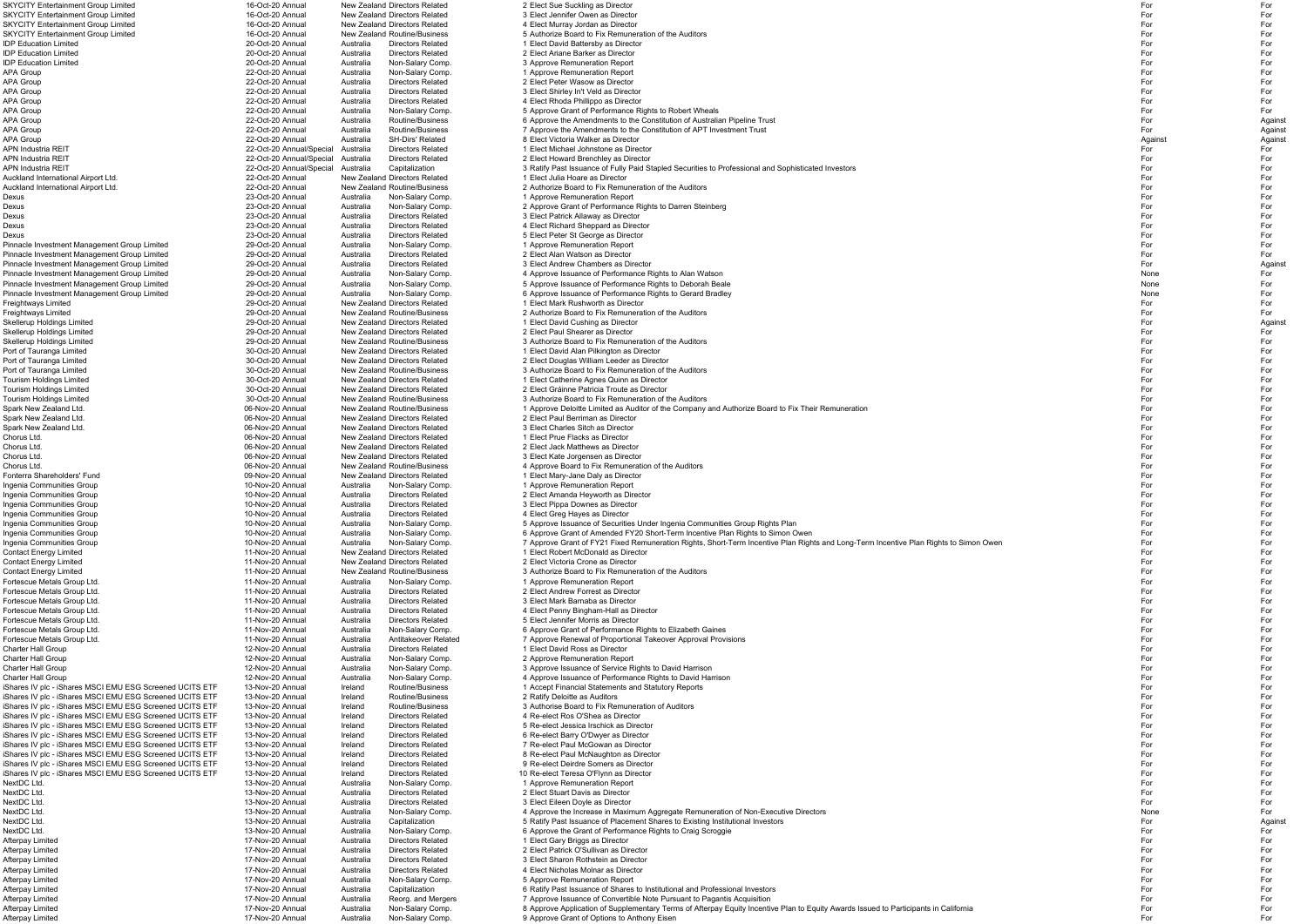Arena REIT **19-Nov-20 Annual** Australia Directors Related 2 Elect David Ross as Director Arena REIT 19-Nov-20 Annual Australia Routine/Business 3 Approve the Amendment of Constitutions<br>Aventus Retail Property Fund 19-Nov-20 Annual Australia Directors Related 19-Nov-20 Annual Australia Directors Related 1 Elect Mirvac Group 19-Nov-20 Annual Australia Directors Related 2 Elect Samantha Joy Mostyn as Director For For 4DMedical Ltd. 20-Nov-20 Annual Australia Directors Related 2 Elect Bruce Rathie as Director4DMedical Ltd. 20-Nov-20 Annual Australia Directors Related 3 Elect Lilian Bianchi as DirectorKogan.com Limited 20-Nov-20 Annual Australia Non-Salary Comp. 4 Approve Grant of Options to Ruslan Kogan For A Ramsay Health Care Limited **24-Nov-20 Annual** Australia Directors Related 3 Elect Karen Lee Collett Penrose as Director Shopping Centres Australasia Property Group RE Ltd. 25-Nov-20 Annual Australia Non-Salary Comp. 1 Approve Remuneration Report For For Shopping Centres Australasia Property Group RE Ltd. 25-Nov-20 Annual Australia Qube Holdings Limited 26-Nov-20 Annual Australia Directors Related 1 Elect Jacqueline McArthur as Director<br>26-Nov-20 Annual Australia Directors Related 2 Elect Nicole Hollows as Director Qube Holdings Limited 26-Nov-20 Annual Australia Non-Salary Comp. 3 Approve Remuneration Report For Salary Comp. Against Against Against Against Against Against Against Against Against Against Against Against Against Again

Afterpay Limited 17-Nov-20 Annual Australia Non-Salary Comp. 10 Approve Grant of Options to Nick Molnar For For Vital Healthcare Property Trust 17-Nov-20 Annual New Zealand Directors Related 1 Elect Graham Stuart as Director For For Precinct Properties New Zealand Ltd. 17-Nov-20 Annual New Zealand Directors Related 1 Elect Craig Stobo as Director For For Precinct Properties New Zealand Ltd. 17-Nov-20 Annual New Zealand Directors Related 2 Elect Launa Inman as Director For For Precinct Properties New Zealand Ltd. 17-Nov-20 Annual New Zealand Routine/Business 3 Authorize Board to Fix Remuneration of the Auditors 17-Nov-20 Annual New Zealand Routine/Business 3 Authorize Board to Fix Remuneration o Lifestyle Communities Ltd. 18-Nov-20 Annual Australia Non-Salary Comp. 1 Approve Remuneration Report For For Lifestyle Communities Ltd. 18-Nov-20 Annual Australia Directors Related 2 Elect Georgina Williams as Director For For Lifestyle Communities Ltd. 18-Nov-20 Annual Australia Directors Related 3 Elect Mark Sutherland Blackburn as Director For Form For Form and Theoretor Form and Theoretor Form Form and Theoretor Form Form and Theoretor Form Lifestyle Communities Ltd. 18-Nov-20 Annual Australia Routine/Business 4 Approve the Amendments to the Company's Constitution<br>18-Nov-20 Annual Australia Non-Salary Comp. 19-Dorove Remuneration Report Home Consortium Ltd. 18-Nov-20 Annual Australia Non-Salary Comp. 1 Approve Remuneration Report For For Home Consortium Ltd. 18-Nov-20 Annual Australia Directors Related 2 Elect Kelly O'Dwyer as Director For For Home Consortium Ltd. 18-Nov-20 Annual Australia Non-Salary Comp. 3 Approve the Increase in Maximum Aggregate Remuneration of Non-Executive Directors 18-Nov-20 Annual Australia Non-Salary Comp. 4 Approve Employee Equity Pla Home Consortium Ltd. 18-Nov-20 Annual Australia Non-Salary Comp. 4 Approve Employee Equity Plan For For Home Consortium Ltd. 18-Nov-20 Annual Australia Non-Salary Comp. 5 Approve Non-Executive Director Equity Plan<br>18-Nov-20 Annual Australia Non-Salary Comp. 6 Approve Issuance of Performance Rights to I 18-Nov-20 Annual Australia Non-Salary Comp. 6 Approve Issuance of Performance Rights to David Di Pilla Home Consortium Ltd. 18-Nov-20 Annual Australia Reorg. and Mergers 7 Approve Woolworths Group to Acquire a Relevant Interest Arising Under the Proposal A SSD Home Consortium Ltd. 18-Nov-20 Annual Australia Capitalization 8 Approve Capital Reduction For For The a2 Milk Company Limited 18-Nov-20 Annual New Zealand Routine/Business 1 Authorize Board to Fix Remuneration of the Auditors For For The a2 Milk Company Limited 18-Nov-20 Annual New Zealand Directors Related 2 Elect David Hearn as Director For For The a2 Milk Company Limited 18-Nov-20 Annual New Zealand Directors Related 3 Elect Julia Hoare as Director For For The a2 Milk Company Limited 18-Nov-20 Annual New Zealand Directors Related 4 Elect Jesse Wu as Director For For Arena REIT 19-Nov-20 Annual Australia Non-Salary Comp. 1 Approve Remuneration Report For For r and the state of the state of the state of the state of the state of the state of the state of the state of the state of the state of the state of the state of the state of the state of the state of the state of the stat Arena REIT **19-Nov-20 Annual** Australia Capitalization 3 Ratify Past Issuance of Securities to Existing and New Institutional Investors **Australia** Australia Non-Salary Comp. 3 Ratify Past Issuance of Securities to Existin Arena REIT 19-Nov-20 Annual Australia Non-Salary Comp. 4 Approve Grant of Deferred STI Rights to Rob de Vos Arena REIT **19-Nov-20 Annual Australia Non-Salary Comp.** 5 Approve Grant of LTI Performance Rights to Rob de Vos Arena REIT 19-Nov-20 Annual Australia Non-Salary Comp. 6 Approve Grant of Deferred STI Rights to Gareth Winter<br>19-Nov-20 Annual Australia Non-Salary Comp. 7 Approve Grant of LTI Performance Rights to Gareth Winter Australi Arena REIT **19-Nov-20 Annual** Australia Non-Salary Comp. 7 Approve Grant of LTI Performance Rights to Gareth Winter For Formance Rights to Gareth Winter Aventus Retail Property Fund 19-Nov-20 Annual Australia Directors Related 1 Elect Ray Itaoui as Director For and the Subsection of the Subsection of the Subsection of the Subsection of the Subsection of the Subsection of t Aventus Retail Property Fund 19-Nov-20 Annual Australia Non-Salary Comp. 2 Approve Remuneration Report For For Aventus Retail Property Fund Transform 19-Nov-20 Annual Australia Non-Salary Comp. 3 Approve Issuance of Restricted Stapled Securities to Darren Holland 19-Nov-20 Annual Australia Non-Salary Comp. 3 Approve Issuance of Res Goodman Group 19-Nov-20 Annual Australia Routine/Business 1 Appoint KPMG as Auditors of Goodman Logistics (HK) Limited and Authorize the Board to Fix Their Remuneration Goodman Group 19-Nov-20 Annual Australia Directors Related 2 Elect Stephen Johns as Director of Goodman Limited Goodman Group 19-Nov-20 Annual Australia Directors Related 3 Elect Stephen Johns as Director of Goodman Logistics (HK) Ltd For Form The Form Form 19-Nov-20 Annual Australia Directors Related 3 Elect Stephen Johns as Direct Goodman Group 19-Nov-20 Annual Australia Directors Related 4 Elect Mark Johnson as Director For For For For For For Goodman Group 19-Nov-20 Annual Australia Non-Salary Comp. 5 Approve Remuneration Report For For For For For For Goodman Group 19-Nov-20 Annual Australia Non-Salary Comp. 6 Approve Issuance of Performance Rights to Gregory Goodman Goodman Group **19-Nov-20 Annual** Australia Non-Salary Comp. 7 Approve Issuance of Performance Rights to Danny Peeters For Formance Rights to Danny Peeters Goodman Group 19-Nov-20 Annual Australia Non-Salary Comp. 8 Approve Issuance of Performance Rights to Anthony Rozic Mirvac Group 19-Nov-20 Annual Australia Directors Related 1 Elect Christine Nildra Bartlett as Director For For Mirvac Group 19-Nov-20 Annual Australia Directors Related 3 Elect Alan Robert Harold Sindel as Director For For Mirvac Group 19-Nov-20 Annual Australia Non-Salary Comp. 4 Approve Remuneration Report For For For For For For Mirvac Group 19-Nov-20 Annual Australia Non-Salary Comp. 5 Approve the Participation of Susan Lloyd-Hurwitz in the Mirvac Group Long Term Performance Plan Mirvac Group Long Term Performance Plan Australia Australia Routine Mirvac Group 19-Nov-20 Annual Australia Routine/Business 6 Approve the Amendments to the Constitution of Mirvac Property Trust 19-Nov-20 Annual Australia Non-Salary Comp. 6 Approve the Amendments to the Constitution of Mir 4DMedical Ltd. 20-Nov-20 Annual Australia Non-Salary Comp. 1 Approve Remuneration Report For For r and the state of the state of the state of the state of the state of the state of the state of the state of the state of the state of the state of the state of the state of the state of the state of the state of the stat r and the contract of the contract of the contract of the contract of the contract of the contract of the contract of the contract of the contract of the contract of the contract of the contract of the contract of the cont 4DMedical Ltd. 20-Nov-20 Annual Australia Non-Salary Comp. 4 Approve 4DMedical Long Term Incentive Plan 4 Approve 4DMedical Long Term Incentive Plan 20-Nov-20 Annual Australia Non-Salary Comp. 4 Approve Remuneration Report Kogan.com Limited 20-Nov-20 Annual Australia Non-Salary Comp. 1 Approve Remuneration Report Prove Remuneration Report For and Abstain Abstain Abstain Abstain Kogan.com Limited 20-Nov-20 Annual Australia Directors Related 2 Elect Harry Debney as Director For For Kogan.com Limited 20-Nov-20 Annual Australia SH-Dirs' Related 3 Elect Stephen Mayne as Director Against Against Against Against Against Against Against Against Against Against Against Against Against Against Against Agains Kogan.com Limited 20-Nov-20 Annual Australia Non-Salary Comp. 5 Approve Grant of Options to David Shafer For Samus Rostain Abstain Abstain Abstain Kogan.com Limited **1.2. Solution and Music 20-Nov-20 Annual** Australia Capitalization 6 Ratify Past Issuance of Shares to New and Existing Institutional Investors Past Institutional Investors Policy 20 Nov-20 Annual Austra Lendlease Group 20-Nov-20 Annual Australia Directors Related 1 Elect Robert Welanetz as Director For For Lendlease Group 20-Nov-20 Annual Australia Directors Related 2 Elect Philip Coffey as Director Against 20-Nov-20 Annual Australia Directors Related 2 Elect Philip Coffey as Director Lendlease Group 20-Nov-20 Annual Australia Directors Related 3 Elect Jane Hemstritch as Director Against 20-Nov-20 Annual Australia Directors Related 3 Elect Jane Hemstritch as Director Lendlease Group 20-Nov-20 Annual Australia Non-Salary Comp. 4 Approve Remuneration Report Procedure and Against Against Against Against Against Against Against Against Against Against Against Against Against Against Agains Lendlease Group 20 Mov-20 Annual Australia Non-Salary Comp. 5 Approve Issuance of Performance Rights to Stephen McCann Centuria Capital Group 20-Nov-20 Annual Australia Non-Salary Comp. 1 Approve Remuneration Report Prove Prove For Centuria Capital Group 20-Nov-20 Annual Australia Directors Related 2 Elect Nicholas Collishaw as Director For For Centuria Capital Group 20-Nov-20 Annual Australia Directors Related 3 Elect Peter Done as Director Against 20-Nov-20 Annual Australia Directors Related 3 Elect Peter Done as Director Centuria Capital Group 20-Nov-20 Annual Australia Non-Salary Comp. 4 Approve Grant of Performance Rights to John McBain Centuria Capital Group 20-100 20-Nov-20 Annual 20-Nov-20 Annual Australia Non-Salary Comp.<br>20-Nov-20 Annual Australia Capitalization 6 Ratify Past Issuance of Securities to Existing and New 6 Ratify Past Issuance of Securities to Existing and New Institutional Investors Centuria Capital Group 20 20 Nov-20 Annual Australia Routine/Business 7 Approve the Amendments to the Company Constitution Centuria Capital Group 20 20-Nov-20 Annual Australia Routine/Business 3 Approve the Amendments to the Fund Constitution<br>24-Nov-20 Annual Australia Non-Salary Comp. 21 Approve Remuneration Report Ramsay Health Care Limited 24-Nov-20 Annual Australia Non-Salary Comp. 1 Approve Remuneration Report For For Ramsay Health Care Limited 24-Nov-20 Annual Australia Directors Related 2 Elect Michael Stanley Siddle as Director For For Ramsay Health Care Limited **24-Nov-20 Annual 24-Nov-20 Annual** Australia Non-Salary Comp. **24-Approve Grant of Performance Rights to Craig McNally**<br>Ramsay Health Care Limited **1996 Care For The Care Company Australia** Non-Ramsay Health Care Limited **24-Nov-20 Annual Australia** Non-Salary Comp. 5 Approve Non-Executive Director Share Rights Plan Non-Salary Comp.<br>24-Nov-20 Annual Australia Directors Related 6 Approve the Spill Resolution Ramsay Health Care Limited 24-Nov-20 Annual Australia Directors Related 6 Approve the Spill Resolution Against Against Against Against Against Against Against Against Against Against Against Against Against Against Against Kathmandu Holdings Ltd. 25-Nov-20 Annual New Zealand Directors Related 1 Elect John Harvey as Director For For Kathmandu Holdings Ltd. 25-Nov-20 Annual New Zealand Directors Related 2 Elect Philip Bowman as Director For For Kathmandu Holdings Ltd. 25-Nov-20 Annual New Zealand Directors Related 3 Elect Brent Scrimshaw as Director For For Kathmandu Holdings Ltd. 25-Nov-20 Annual New Zealand Routine/Business and Authorize Board to Fix Remuneration of the Auditors For Authorize Board to Fix Remuneration of the Auditors For Form of the Auditors Auditors Relate Fletcher Building Ltd. 25-Nov-20 Annual New Zealand Directors Related 1 Elect Martin Brydon as Director For For Fletcher Building Ltd. 25-Nov-20 Annual New Zealand Directors Related 2 Elect Barbara Chapman as Director For For Fletcher Building Ltd. 25-Nov-20 Annual New Zealand Directors Related 3 Elect Bruce Hassall as Director For For Fletcher Building Ltd. 25-Nov-20 Annual New Zealand Routine/Business 25-Nov-20 Annual New Zealand Routine/Business 25-Nov-20 Annual New Zealand Routine/Business 4 Authorize Board to Fix Remuneration of the Auditors For For Synlait Milk Limited 25-Nov-20 Annual New Zealand Routine/Business 25-Nov-20 Annual New Zealand Directors Related 25 Elect Simon Robertson as Director<br>The Team New Zealand Directors Related 25 Elect Simon Robertson as Dire Synlait Milk Limited 25-Nov-20 Annual New Zealand Directors Related 2 Elect Simon Robertson as Director For For Shopping Centres Australasia Property Group RE Ltd. 25-Nov-20 Annual Australia Non-Salary Comp. 3 Approve Issuance of Long Term Incentive Rights to Anthony Mellowes and the State of Long Term Incentive Rights to Anthony Me Shopping Centres Australasia Property Group RE Ltd. 25-Nov-20 Annual Australia Non-Salary Comp. 4 Approve Issuance of Long Term Incentive Rights to Mark Fleming Shopping Centres Australasia Property Group RE Ltd. 25-Nov-20 Annual Australia Capitalization 5 Ratify Past Issuance of Stapled Units to Institutional and Professional Investors Chopping Centres Australisia Property Group Shopping Centres Australasia Property Group RE Ltd. 25-Nov-20 Annual Australia Routine/Business 6 Approve the Amendments to the SCA Retail Trust Constitution and the SCA Management Trust Constitution 26-Nov-20 Annual Austr Qube Holdings Limited 26-Nov-20 Annual Australia Directors Related 2 Elect Nicole Hollows as Director For For

Qube Holdings Limited 26-Nov-20 Annual Australia Non-Salary Comp. 4 Approve Grant of Share Appreciation Rights to Maurice James 26-Nov-20 Annual Australia Non-Salary Comp. 4 Approve Grant of Share Appreciation Rights to Ma

| =or                                                                              | For            |
|----------------------------------------------------------------------------------|----------------|
| For                                                                              | For            |
| For                                                                              | For            |
|                                                                                  |                |
| For                                                                              | For            |
| For                                                                              | For            |
| For                                                                              | For            |
| For                                                                              | For            |
| For                                                                              | For            |
| For                                                                              | Against        |
|                                                                                  |                |
| For                                                                              | For            |
| For                                                                              | For            |
| None                                                                             | Against        |
| For                                                                              | For            |
| For                                                                              | For            |
|                                                                                  | For            |
| For                                                                              |                |
| For                                                                              | For            |
| For                                                                              | For            |
| For                                                                              | For            |
| For                                                                              | For            |
|                                                                                  |                |
| For                                                                              | For            |
| For                                                                              | For            |
| For                                                                              | For            |
| For                                                                              | For            |
| For                                                                              | For            |
|                                                                                  |                |
| For                                                                              | For            |
| For                                                                              | For            |
| For                                                                              | For            |
| For                                                                              | For            |
| For                                                                              | For            |
|                                                                                  |                |
| For                                                                              | For            |
| For                                                                              | For            |
| For                                                                              | For            |
| =or                                                                              | For            |
| For                                                                              | For            |
|                                                                                  |                |
| For                                                                              | For            |
| For                                                                              | For            |
| For                                                                              | For            |
| For                                                                              | For            |
| For                                                                              | For            |
|                                                                                  | For            |
| For                                                                              |                |
| For                                                                              | For            |
| For                                                                              | For            |
| For                                                                              | For            |
| For                                                                              | For            |
| For                                                                              | For            |
|                                                                                  |                |
| For                                                                              | Against        |
| For                                                                              | For            |
|                                                                                  |                |
|                                                                                  | For            |
|                                                                                  |                |
|                                                                                  | For            |
|                                                                                  | For            |
|                                                                                  | Abstain        |
| For<br>For<br>For<br>=or<br>=or                                                  | For            |
|                                                                                  |                |
| Against                                                                          | Against        |
| For                                                                              | Abstain        |
| For                                                                              | Abstain        |
| For                                                                              | For            |
| For                                                                              | For            |
|                                                                                  |                |
| =or                                                                              | Against        |
| For                                                                              | Against        |
| For                                                                              | Against        |
| For                                                                              | For            |
|                                                                                  |                |
| None                                                                             | For            |
| For                                                                              | For            |
| For                                                                              | Against        |
| For                                                                              | For            |
| $=$ or                                                                           | For            |
|                                                                                  |                |
| For                                                                              | For            |
|                                                                                  | Against        |
|                                                                                  | Against        |
|                                                                                  | For            |
|                                                                                  | For            |
|                                                                                  |                |
|                                                                                  | For            |
| For<br>For<br>For<br>For<br>For<br>For                                           | For            |
| None                                                                             | For            |
| Against                                                                          | Against        |
| For                                                                              | For            |
| For                                                                              |                |
|                                                                                  | For            |
| For                                                                              | For            |
| For                                                                              | For            |
| For                                                                              | For            |
| For                                                                              | For            |
| For                                                                              | For            |
|                                                                                  |                |
| For                                                                              | For            |
|                                                                                  | For            |
|                                                                                  | For            |
|                                                                                  | For            |
|                                                                                  | For            |
|                                                                                  |                |
|                                                                                  | For            |
|                                                                                  | For            |
|                                                                                  | For            |
|                                                                                  | Against        |
|                                                                                  |                |
|                                                                                  | For            |
|                                                                                  | For            |
| For<br>For<br>For<br>For<br>For<br>For<br>For<br>For<br>For<br>For<br>For<br>For | Against<br>For |